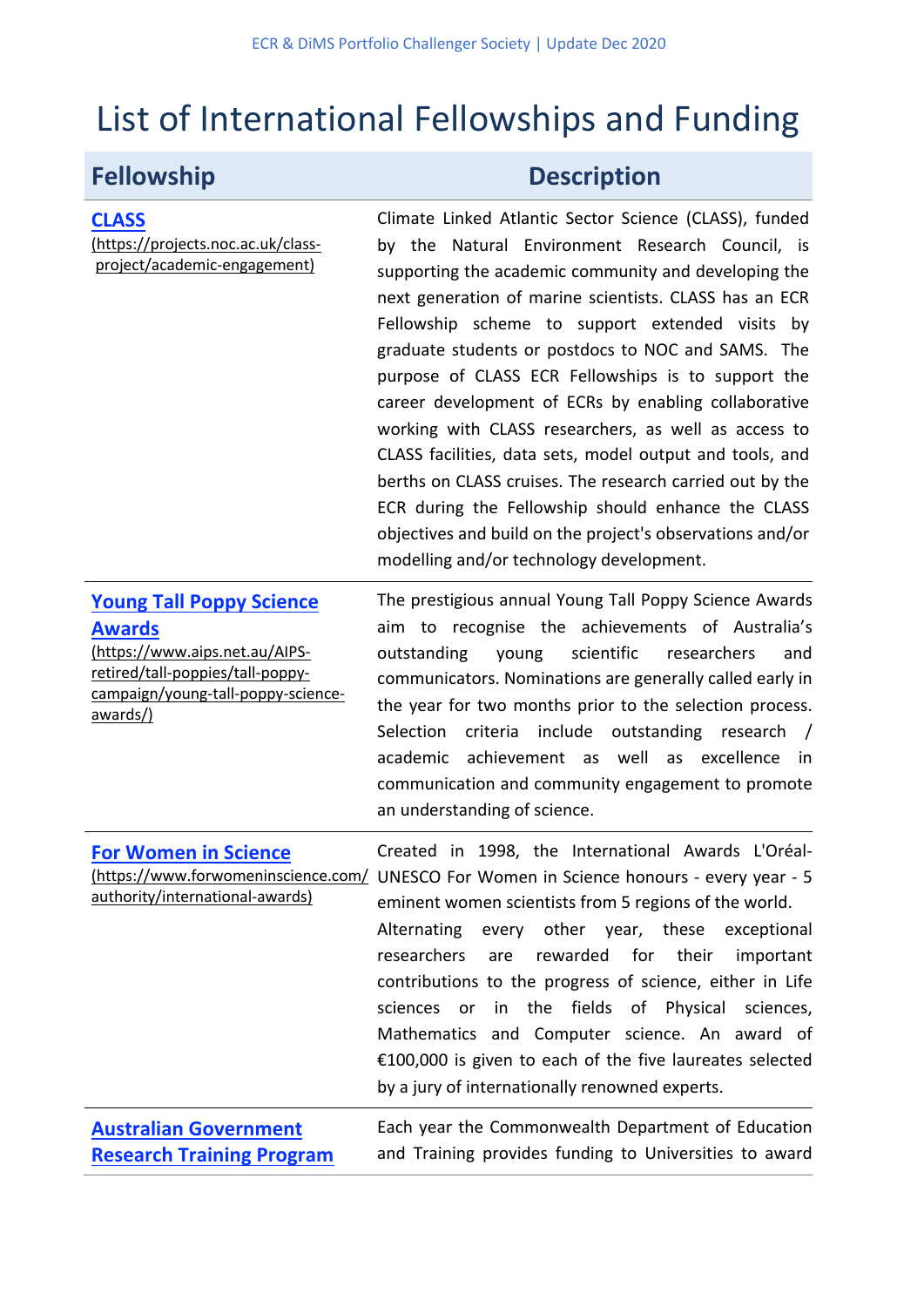# **(AGRTP) Stipend Scholarship** ships/find-a-scholarship/australiangovernment-research-training-program-

agrtp-stipend)

(https://www.anu.edu.au/study/scholar undertaking Higher Degree Research programs. From 1 scholarships to domestic and international students January 2017, the Australian Government is replacing Australian Postgraduate Awards (APA) with a single program, the Australian Government Research Training Program (AGRTP or RTP). As current support programs are not continuing beyond 1 January 2017, the University is required by legislation to transfer all APA recipients to the new Australian Government Research Training Program Stipend Scholarship.

# **Discovery Early Career Researcher Award (DECRA)**

(https://www.arc.gov.au/grants/discov ery-program/discovery-early-careerresearcher-award-decra)

### **Leibniz-DAAD Research Fellowships**

(https://www.research-ingermany.org/en/infoservice/newsletter /newsletter-2017/january-2017/leibnizdaad-research-fellowships.html)

The Australian Government DECRA scheme provides focused research support for early career researchers in both teaching and research, and research-only positions.

Are you a postdoc with an excellent track record? Would you like to spend a year living in Germany and conducting research at a Leibniz institute? Then apply for a Leibniz-DAAD Research Fellowship! During your research stay you will obtain broad-ranging insights into the German research scene, pursue your research in collaboration with renowned academics from around the world and receive extensive supervision. The fellowships are awarded by the Leibniz Association and the German Academic Exchange Service (DAAD). Applications are invited from postdocs in all subjects.

## **NOAA Climate Program Grants/Federal Funding Opportunities**

(https://cpo.noaa.gov/Funding-Opportunities)

CPO manages competitive research programs through which NOAA funds high-priority climate science, assessments, decision support research, outreach, education, and capacity building activities designed to advance the understanding of Earth's climate system and to foster the application for of this knowledge to enable effective decisions. CPO supports research that is conducted across the United States and internationally. CPO also provides strategic guidance for the agency's climate science and services programs and supports NOAA's contributions to the U.S. Global Change Research Program (USGCRP) and its National Climate Assessment and similar international endeavors.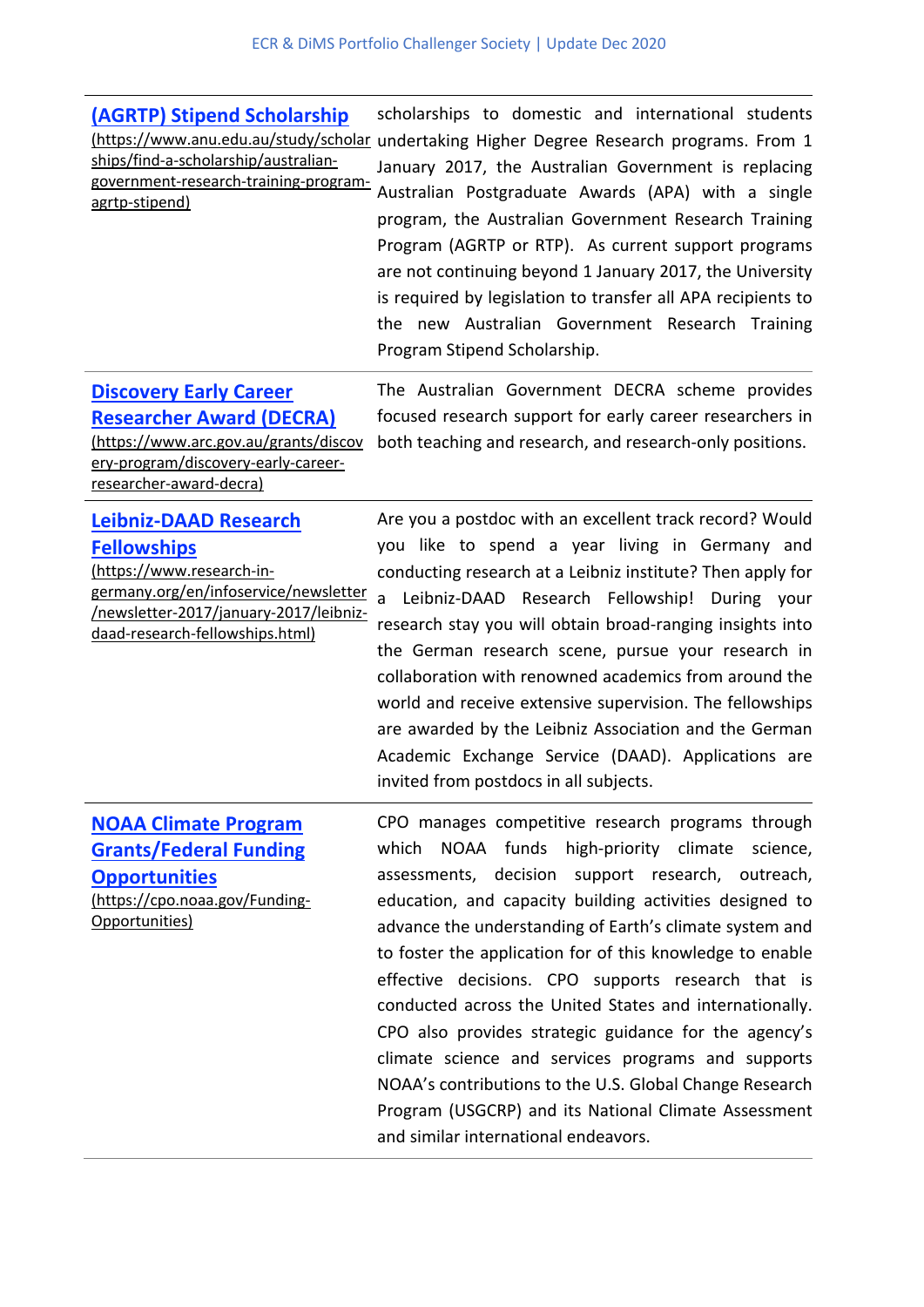| <b>Marie Skłodowska-Curie</b><br><b>Actions</b><br>(https://ec.europa.eu/research/mariec<br>urieactions/node_en)   | The Marie Skłodowska-Curie actions support researchers<br>at all stages of their careers, regardless of age and<br>nationality. Researchers working across all disciplines are<br>eligible for funding. The MSCA also support cooperation<br>between industry and academia and innovative training<br>to enhance employability and career development.                                                                                                                                                                                                                                                                                                                                                                                                                                                                                                                                                                                                                                         |
|--------------------------------------------------------------------------------------------------------------------|------------------------------------------------------------------------------------------------------------------------------------------------------------------------------------------------------------------------------------------------------------------------------------------------------------------------------------------------------------------------------------------------------------------------------------------------------------------------------------------------------------------------------------------------------------------------------------------------------------------------------------------------------------------------------------------------------------------------------------------------------------------------------------------------------------------------------------------------------------------------------------------------------------------------------------------------------------------------------------------------|
| <b>CIRES Visiting Fellows Program</b><br>(https://cires.colorado.edu/news/cires-<br>visiting-fellows-program-open) | CIRES sponsors a prestigious Visiting Fellows program,<br>inviting scientists to join the thriving community of<br>Boulder, Colorado. CIRES<br>researchers<br>in<br>Visiting<br>Fellowships are intended to stimulate interdisciplinary<br>research across the institute through engagement with<br>CIRES researchers on campus and in Boulder's NOAA<br>Laboratories. Sponsored by CIRES Fellows, Visiting<br>Fellows work with CIRES researchers on a wide range of<br>environmental science topics. The CIRES Visiting Fellows<br>Program has attracted more than 345 scientists from<br>around the world over the past 50 years; many have<br>gone on to lasting careers in CIRES and NOAA. We<br>encourage applications from members of groups under-<br>represented in the environmental sciences and related<br>disciplines. Two-year Visiting Fellowships are available<br>for postdoctoral researchers, and terms of up to 12<br>months for senior scientists on leave or sabbatical. |
| <b>NERC Fellowships</b><br>/fellowships/)                                                                          | The NERC fellowship scheme provides opportunities for<br>(https://nerc.ukri.org/funding/available outstanding early-career environmental scientists to<br>devote their time to: producing research of international<br>importance; developing their research careers and<br>research groups; developing into recognised science<br>leaders.                                                                                                                                                                                                                                                                                                                                                                                                                                                                                                                                                                                                                                                    |
| <b>Fulbright Scholar Program</b><br>(https://awards.cies.org/)                                                     | The Fulbright U.S. Scholar Program offers approximately<br>470 teaching, research or combination teaching/research                                                                                                                                                                                                                                                                                                                                                                                                                                                                                                                                                                                                                                                                                                                                                                                                                                                                             |

awards in over 125 countries. Opportunities are available for college and university faculty and administrators as well as for professionals, artists, journalists, scientists, lawyers, independent scholars and many others. In addition to several new program models designed to meet the changing needs of U.S. academics and professionals, Fulbright offers flexible awards including multi-country opportunities.